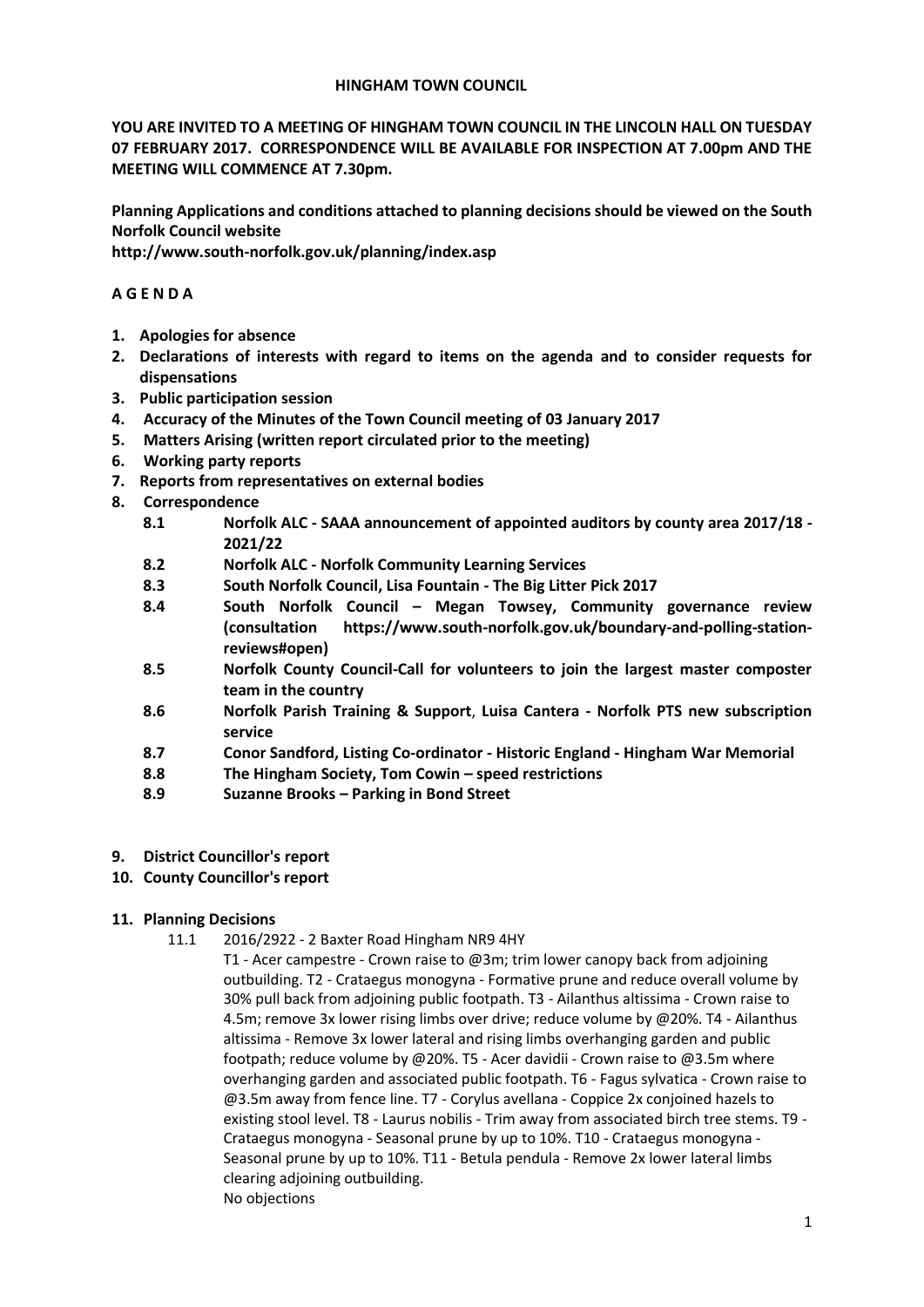- 11.2 2016/2900 3 Greenacre Road Hingham NR9 4HG Utility room extension to rear of dwelling Approval with Conditions
- 11.3 2016/2790 8 St Andrews Close Hingham NR9 4JT Single storey extension and alterations to dwelling Approval with Conditions
- 11.4 2016/2681 Land Adj To 12 Lincoln Close Hingham Norfolk Build a one bedroom bungalow linked with an extension to no.12 Lincoln Close. Approval with Conditions

# **12. Planning Applications**

# **(as notified by SNC for consultation)**

- **12.1 2016/3022 - 18 Rectory Gardens Hingham Norfolk NR9 4RG First floor side extension over garage, plus two storey infill extension in front of garage.**
- **12.2 2016/3010 and 2016/23011 - 2 Market Place Hingham NR9 4AF Part change of use from mixed residential and retail use (Class C3 and A1) to a single dwelling house (Class C3). Internal and external alterations.**

## **(other applications where the Town Council is not a consultee)**

## 12.3 **2017/0044 and 2017/0006 St Andrews Lodge Attleborough Road Hingham NR9 4HP**

2017/0006 - 2x Beech Trees, T2 - Crown lift tree to approx 5m. T3 - Crown lift tree to approx 5m, reduce spread towards the house only by approx 3m to leave approx 12m. Remove 4 crossing branches up to 5 inches in diameter to prevent severe rubbing (work needed for the health of the trees).

2017/0044 - 1x Beech Tree, T1 - Removal of two lateral lowest limbs, cut back to the first available growing point, to crown lift the tree on the side of the garden. Removal of a third low lateral limb on the garden side to prevent further damage by rubbing.

- **13 To discuss/agree the specification for the toilet refurbishment**
- **14 To discuss the proposed increase in fees by South Norfolk Council for emptying the dog waste bins.**
- **15. To receive an update on street light repair/replacement issues.**
- **16. Proposal to obtain quotations for a street light condition survey to be undertaken.**
- **17. Proposal to undertake a refurbishment of the Hingham town sign.**
- **18. Proposal to dissolve the Highways Working Party.**
- **19. Proposal to set up a Projects Working Group/Working Party.**
- **20.** Reminder of the date/arrangements for the Annual Town Meeting 18th April 2017

#### **FINANCE**

- **21. To agree the date for the next meeting of Finance Committee.**
- **22. To receive suggestion for undertakings of the Finance Committee.**